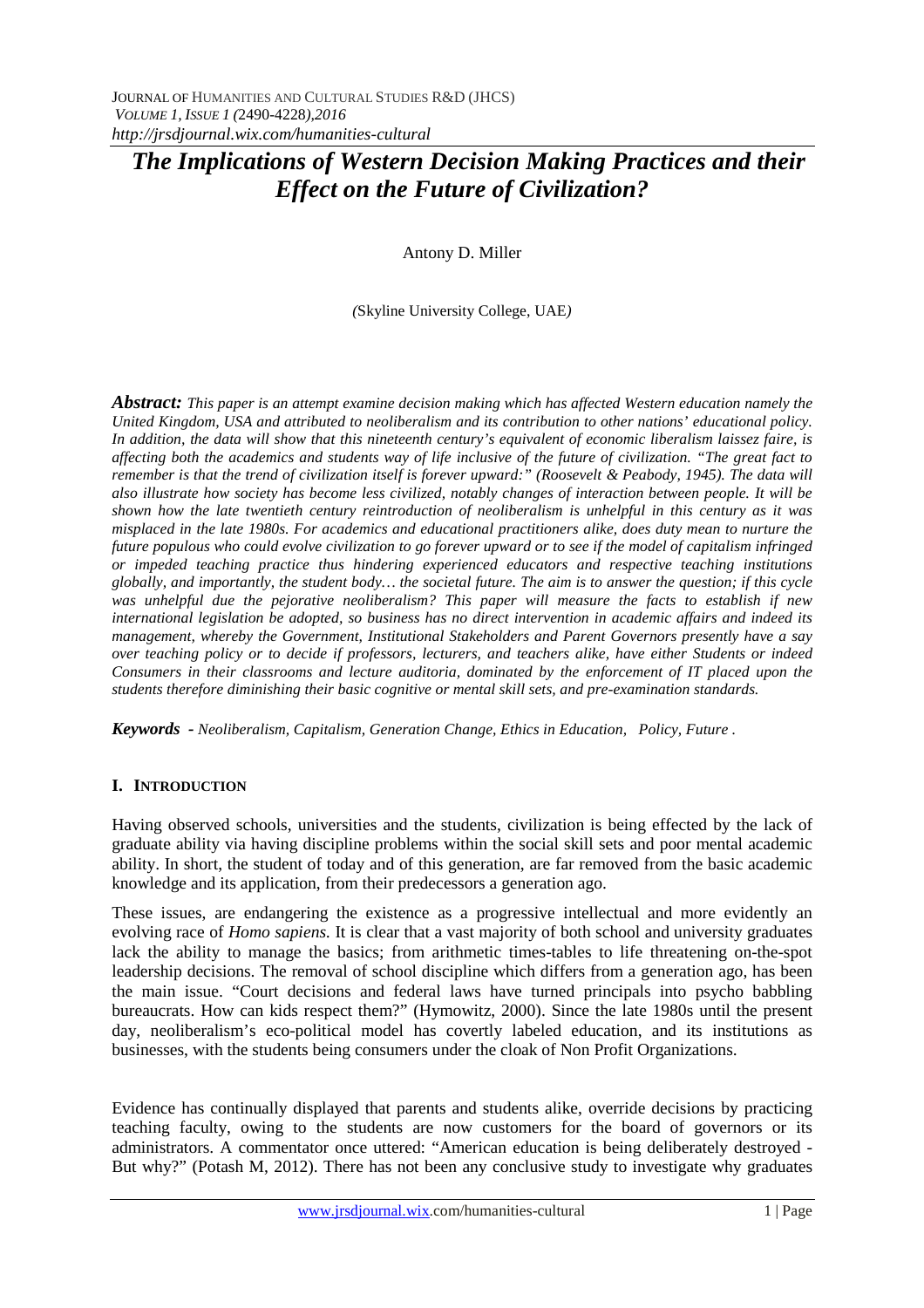and other humans are becoming weaker? -even the genetic argument did not hold any validity. One study suggests that "Human Beings Are Getting Dumber". (Kim, 2012) yet again, without sufficient empirical evidence. The main limitation to redress this issue is due to Government legislation and of course the fiscal elements involved neoliberalism. In this study, the aim was to achieve awareness to the administrators in both the UK and USA be that change ought to be the priority, or for a better phrase; to be a reversal of current administrative dominance practices in education: To return traditional education from today's materialistic practice. Reversing the trend is necessary to correct the policies within secondary education.

## **II. METHOD**

The premise of this investigation was uncover how much the student populous has changed compared to the nineteen-eighties school age generation.

This was in various capacities as university chairperson in two countries, supervising students of secondary levels and to freshman-sophomore students at three universities: Lebanon, Turkey, and secondary schools visited in the United Kingdom, Europe and further East.. Student Age Criteria Evaluated: 08 years – 26 years. Completed over a thirteen year timeframe inclusive of having worked in fourteen countries within education. Analysing data from both the United Kingdom and the USA. Questionnaires were used inclusive of online opinion.

#### **III. RESULTS AND DISCUSSION**

The results also show that the multi-national companies in London, disturbingly are not certain how to determine a new potential employee's grades at university and to correlate them with their entry qualifications or criteria. The numbers do not add-up for these blue-chip institutions as the bar has continually been in free-fall for years, to accommodate high levels of registrations at UK universities, thus keep the profitability on fiscal track commensurate to any given corporation.

For state education, Neoliberalism was incorporated in the late eighties, hence the radical unproven reforms which turned these state entities into fee paying institutions, offsetting the cost of a debt ridden government. Today in the City of London, HR departments in the financial district, (unsurprisingly) do not simply trust the products which leave Higher Education in other words; the graduates. Some companies employ entry examinations both in-house and online for new potential recruits, prior to being considered for further evaluation or interview. Other companies have even adopted the "Poshness Test" simply because these aforementioned candidates are so weak in: speaking with a good English articulation, spelling and grammar, mental arithmetic skills and general demeanor. Consequently "Students will no longer need a minimum of three Bs at A level and a 2:1 degree to work at Ernst & Young, known as EY, because the firm wants to create "a level playing field". Instead, it will use online tests to assess applicants' potential." (Elison, 2015)

Clearly the research will show that both academe and the general public were aware of the failings within the late nineteen-ninety's neo-political economic agenda. In fact, this also led to the lackluster liberal teaching training practices which had only exacerbated the situation for students, who were already under the stress factors of funding their respective higher education major courses.

The universities' engineering departments in the UK are so underwhelmed with student registrations, owing to two noteworthy factors: a) Secondary education's lack of producing good science and mathematics students. b) A student's lack of interest in these technical subjects. This correlates with the advent of information technology dominating the classroom and its learning framework. Examinations themselves were made easier to show the students' pass rates had increased nationally. However, beginning from the source of the various issues one must commence from the secondary school mechanism and the changes due to commercial activities that had and has made the students commodities or consumers. Since the early nineteen eighties certain liberal reforms coupled with a government's vision for a US "Reaganesque and the UK's "Thatcherite" form of privatization, free trade or capitalism in all sectors of industry, unfortunately education was not spared from this neobusiness culture. In fact, the data has shown how neoliberalism had manipulated the secondary school university examinations (Advanced Levels: A-Levels) to an extent, that the data became ambiguous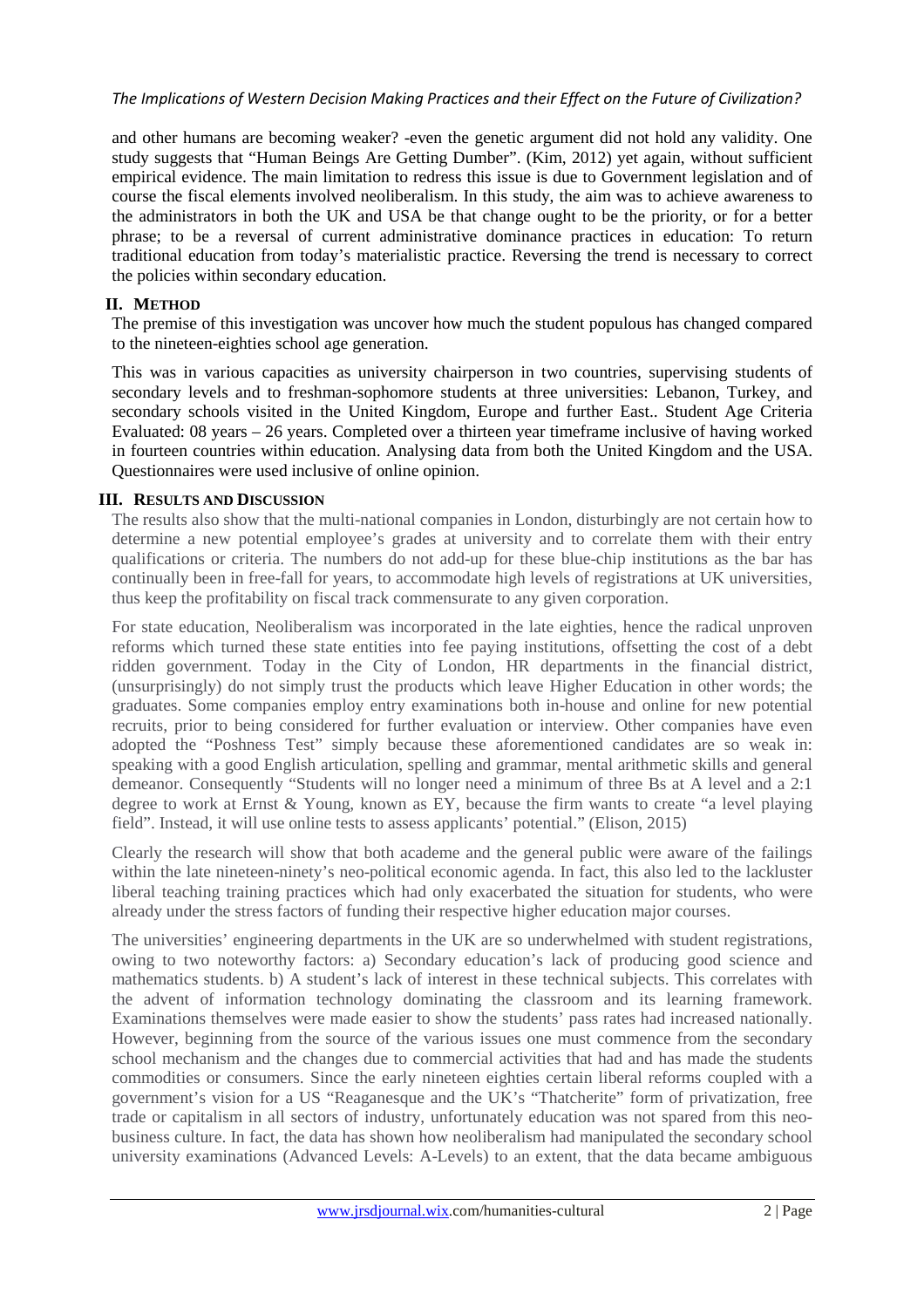or unexplainable. If we were to refer to the UK's university entrance examinations qualification of Advanced Levels (A-Levels) the increase in pass rates at A 'Grade has exploded from 1982 to 2013.



*Note:* The data compliments of the source: Joint Council for Qualifications UK, (JCQ)

The data clearly portrays a substantial increase in A Grades from the nineteen-eighties to 2013. However, the data also showed that there was a consistent rate of passing at A Grade in these examinations year on year from 1965 to 1982. There was nothing really ambiguous until completing the century until entering the twenty-first.

The data really becomes interesting after delving into the years and grades achieved by students of the generations. If the concentration on other variables were to be analyzed; such as how many students in the UK passed not with A Grades but with only standard passes, this ought to be in correlation to how many candidates took the examination from 1965 to 2013 as well. This shown in figure 2



Refer to figure 1.

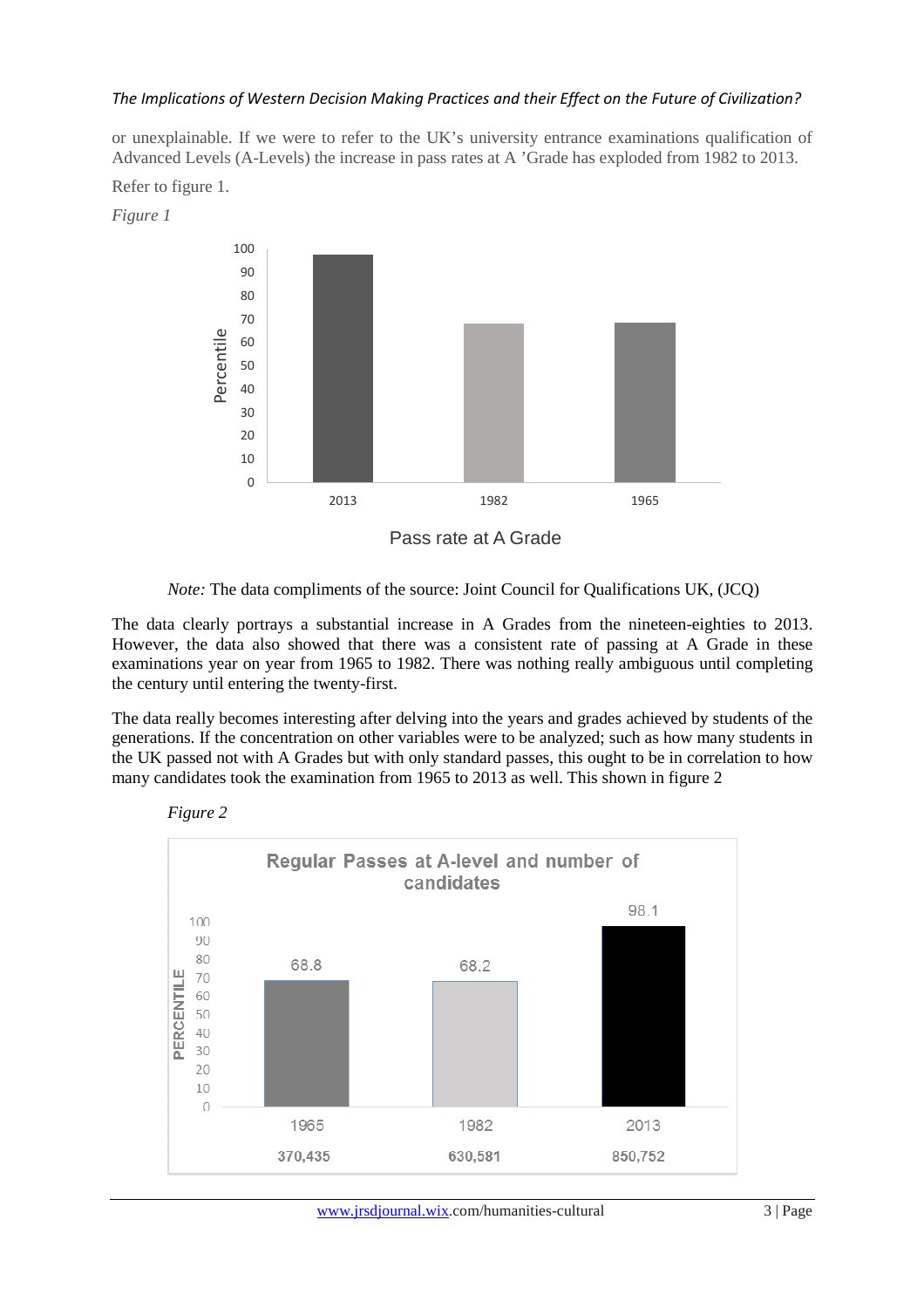*Note:* Below each of the years and respective students who sat this exam (JCQ)

The graphic shows from 1965 to 1982 that irrespective in student generational increase of 260,146 the pass rate (PR) was again consistent as were the A Grades from the sample previously over the same period analyzed. Yet again, there was an inconsistency inclusive of ambiguity that if the generational numbers of students had increased, it would not have guaranteed that the data should reflect the increase of passing students; as in this case. How could the PR have risen in the last 31 years and also achieved a 29.9 percentile gain in passing students, compared to a 68 percentile stability pattern in both 1965 and 1982. Moreover, with over 220,171 students' increase who had sat the examination, the performance levels had remained consistent and deemed unquestionable.

What was more revealing in the figures released by JCQ in 2013, were the actual results published with the disbursement pattern for three major subjects in the curriculum, namely: Critical Thinking, Mathematics and English Language. Refer to figure 3



Figure 3. *A-level results for Math, English and Critical Thinking in 2013* 

*Note:* Curve mainly achieving a B to D grade achievement

As there was a 98.1 percent overall PR in 2013 compared to the average 68.5 percentile for the past two generations in the UK. It is seen that this high rate of passes cloaked the overall picture of success in major academic courses and examinations at this pre-university level.

Figure 4 *Arc of achievement model analysis*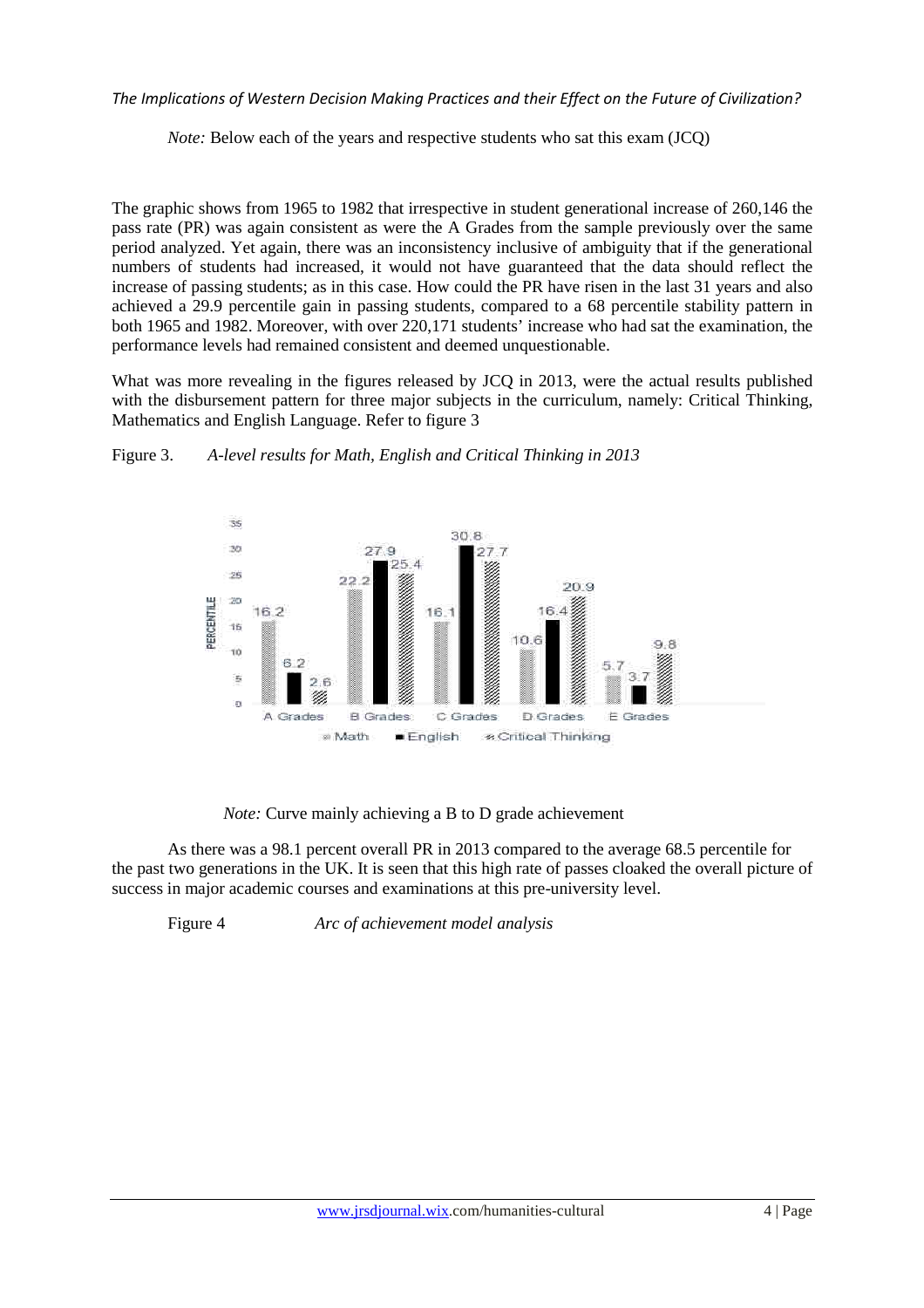

*Note:* A-E Grades with the three core subjects in 2013

The statistics clearly display that the United Kingdom is very much a below average D, C, B grade country, where it comes to students of university entry in major academic subjects.

This evidence also illustrates that the universities were not the cause of depreciating standards, however it was the contributing policies from the secondary system of schooling, manipulated by distorted national grades via both government and sadly commercial globalization modality. This is not only a product of Britain now, embryonically, it was exported to the UK from the USA and then onto developing nations.

Other research also suggests that the results at A-level and a higher AS-Level are not really positive in core relation: "The results show that predicting future 'value added' performance from past trends is unreliable. The implications of these findings for notions of 'continuous improvement' are discussed as well as their consequences for further research on institutional improvement." Even the so-called poverty verses affluence angle cannot be used as a premise as it was previously. How intellect was continually achieved with certitude in the less affluent former East Germany during the cold war? Just an example. An illustration of the widening business controlled education issues depicted in this paper can be determined by such citations mentioned below, and could be used as a premise:

> "What is education for? Is it to earn money only? Now it seems that the quality of education is deteriorating at a rapid rate. Education is oriented now not towards creating good human beings/citizens but mainly towards mere materialistic prosperity. As a result, we are confronted with a weakening of the social system across the world. Values are no longer considered for quality education- they have become redundant. Conflicts and violence are increasing on a continuous basis. Education has become an unethical business today. Question papers are sold before an examination. Mushroom growth of universities by using money power is rampant around the world. Beautiful buildings are constructed (as it is easy) to attract students without having dedicated faculties. Now the trend is to sell good names for education establishments to recruit students with high capitalization fees. Such organizers of education have only one motive, which is only to grab more money at the cost of quality education." (Das, 2010, paraphrased for grammatical coherence)

## **IV.** *CONCLUSION*

If we were to continue at the rate values mentioned in this paper we could see an uncertain future not only within the West, but also globally owing to the signs are there already. As plagiarism from the student body has manifested itself as the norm, we could only attribute this to the ill-discipline within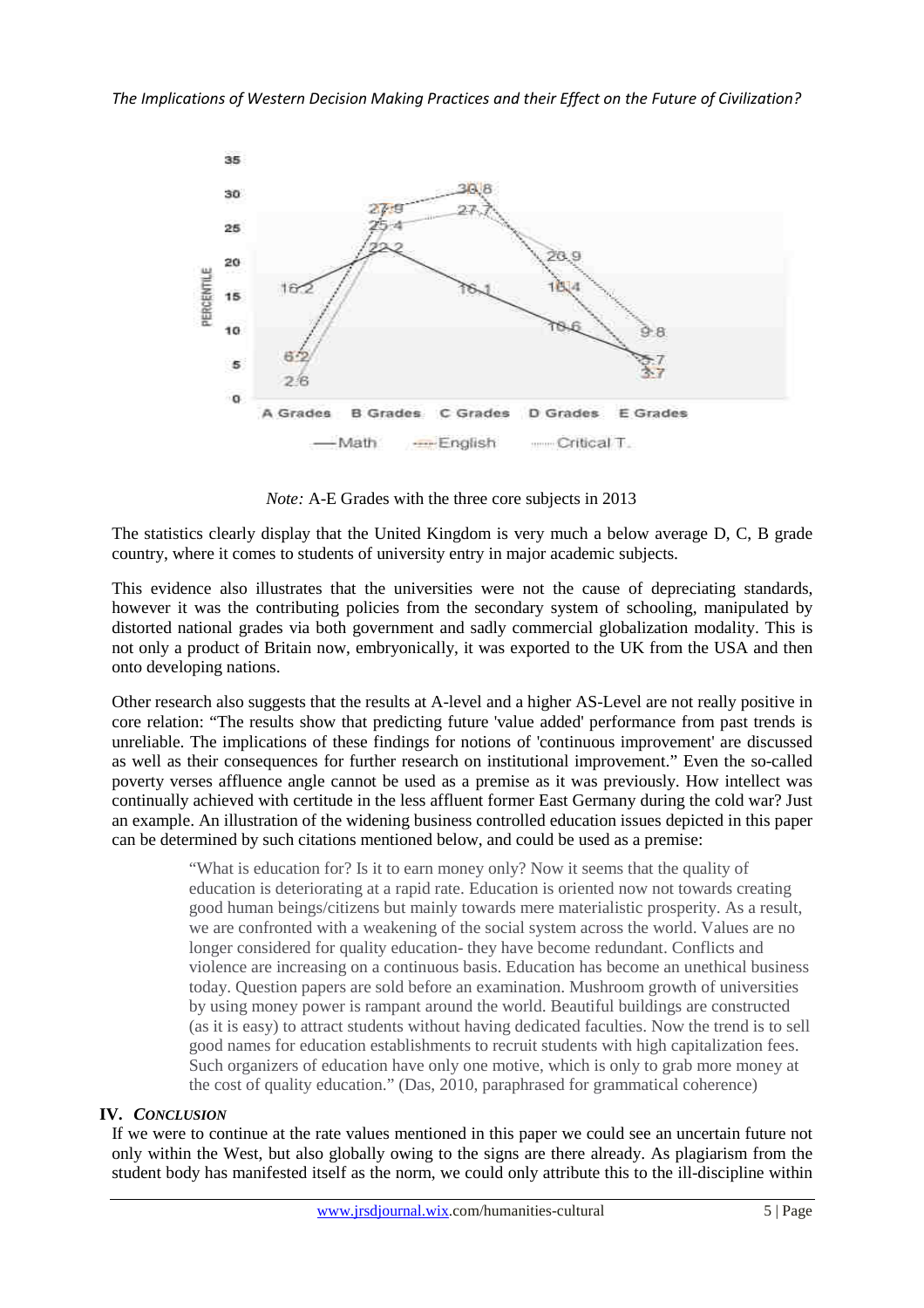education, and the psych-somatic nature of the students perceived notion that Higher Education is a right not a privilege, unlike within the 1950's to the late 1970's generations, they saw obtaining a place at university was a both a life-changing event and immense in privilege.

 One solution is to sharpen the "Bell Curve" in Secondary (K-12) education inclusive of a complete return to a disciplined environment. All forms of student evaluation must be more controlled within a core subject's grading policy. Secondly, as the evidence portrayed within this text has identified that the current mandatory examinations to enter university, are deficient in degrees of difficulty and are not clear indicators of K-12 students' overall academic and social wellness abilities. The reliance on Information technology in tuition, has drifted so much out of control in a child's learning, it has nearly taken-over both educational policy and societal reasoning. The extent of this, is that a student's mental or self-reasoning skill sets in problem solving are being impaired. In my estimation, in one further generation's time in the year 2030 and beyond, the graduates of that epoch would solely be dependent on the IT gadgetry at their deposal to acquire basic data such as geographical (world's capital cities) and so-called metal arithmetic calculations, instead of using raw brain power in the knowledge based memory process, insofar of becoming a dumber race of *homo sapiens*.

It only could be perceived that we could only see a depreciation of our civilization due to the lack of social interaction and mental discipline in various guises inclusive of our interpretation for general knowledge. Finally, what are the dangers of a devolution in our civilization? If we were to focus and have emphasis on key decision makers of the future: Politicians, Judges, Physicians, Military Officers, School Teachers and the Ministries of Education, we could imagine how much thought would be attributed to a change in ethics, and morality, then our inability to question critical reasoning would be at stake. The increase in crime demographically, and greed within the stock market which led to the recent crash, are just some of the variables that are present within society. Merely paying for an education within a "profit gain apparatus", type institution, should neither be a guarantee for graduation nor a pass of a subject. Currently, there are poor decision makers including school teacher graduates out there. Change ought to be implemented as soon as possible and must be initiated from primary school level through to K-12 grading. As for the developing nations, they take credence from the Western states, they have in fact mimicked developed countries to modernise their respective educational apparatus. This being inclusive of bad teaching practices and advice or consultancy prescribed to the ministries of education notably in overseas developing countries. This has been surprising considering these are failed Western ideologies that would hinder rather than aid educational development.

In addition, university professors ought to undertake teacher methodology courses as mandatory prior to the teaching of their undergraduates. If the suggestions mentioned were not to be implemented by the year 2020, then our children and their generation's future, would be very bleak and no way to redeem the situation. However, if changes were to be countenanced by the respective authorities in Western States, society would not feel the effect for at least a generation, this is due to the new students of an improved education system, would need time to graduate both primary and secondary grades for us to see the results. Moreover, when these said graduates become parents in their own right, the full extent in society and potential leaders, would be more evident as well as uncertain.

We as a civilization, would need thirty years more to witness the outcome if governments were to manifest a decision now. Business influence on any educational institution must be capped to nonmajority control by new government legislation, this includes school owners if being private. This would consequently retain education and its core quality as priority, -not profitability as the sole entity. Thus education professionals preside over all academic decisions without unnecessary hindrance and contradiction. Teachers would not be too fearful of losing their position as they are today, due to the teacher funding spreadsheet. As for teacher retention in the public school system "Too many will quit permanently because they are fed up. Their ambition and self-respect will take them into business or other professions…they leave behind an increasing proportion of tired timeservers." Barbara B.T.; O'Brien, L (2002). A supermarket is a business and the product are the goods sold, so how can a school be a business? Are the students the same as products or are the parents